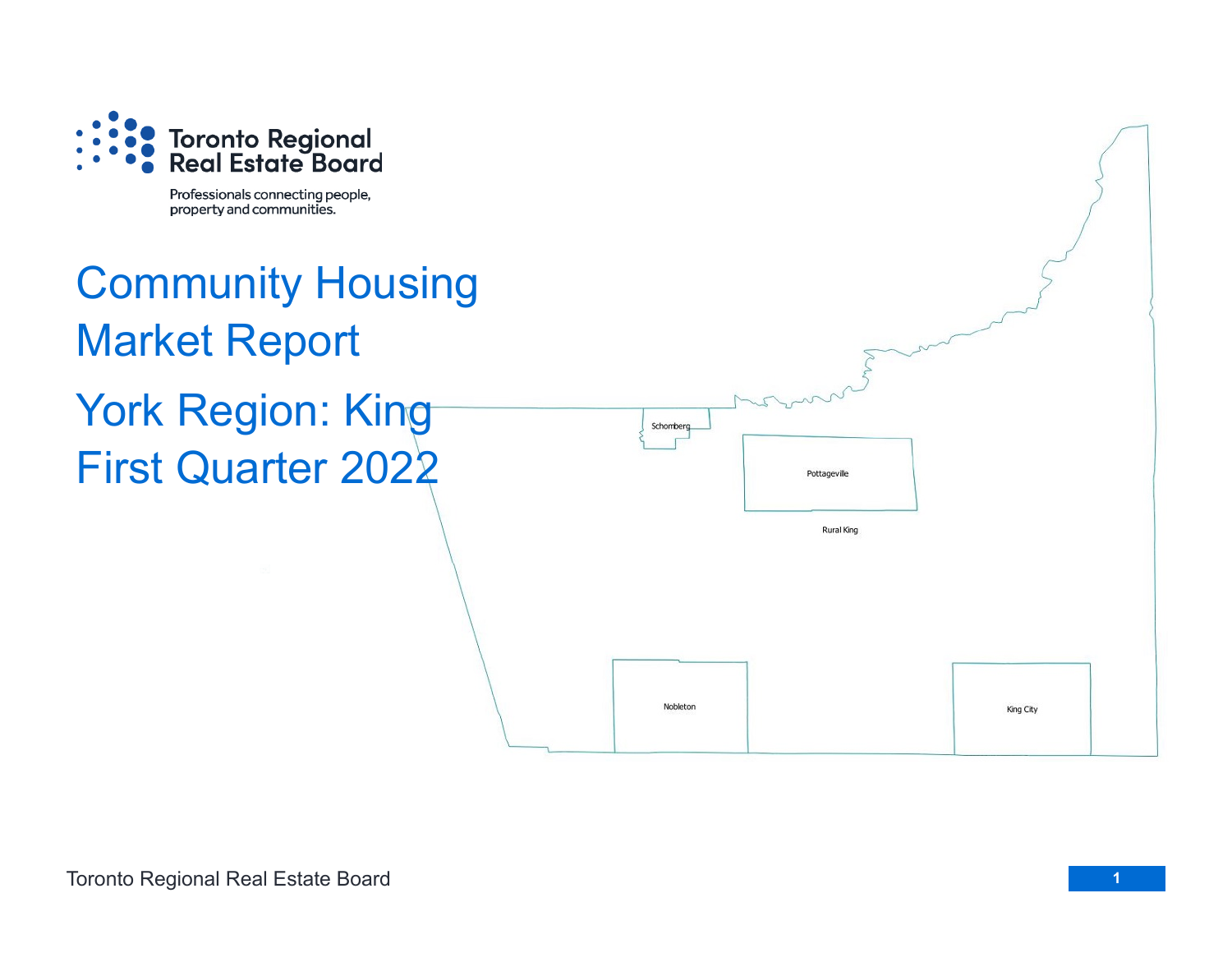## SUMMARY OF EXISTING HOME TRANSACTIONS ALL HOME TYPES, FIRST QUARTER 2022

## KING COMMUNITY BREAKDOWN

| <b>Community</b> | <b>Sales</b> | <b>Dollar Volume</b> | <b>Average Price</b> | <b>Median Price</b> | <b>New Listings</b> | <b>Active Listings</b> | Avg. SP/LP | Avg. DOM |
|------------------|--------------|----------------------|----------------------|---------------------|---------------------|------------------------|------------|----------|
| King City        | 34           | \$105,028,158        | \$3,089,063          | \$2,993,000         | 62                  | 20                     | 100%       | 19       |
| Nobleton         | 24           | \$57,848,510         | \$2,410,355          | \$2,575,000         | 46                  | 19                     | 107%       | 14       |
| Pottageville     |              | \$5,265,000          | \$1,316,250          | \$1,382,500         | 5                   |                        | 115%       |          |
| Rural King       | 20           | \$65,579,813         | \$3,278,991          | \$2,137,500         | 40                  | 19                     | 94%        | 28       |
| Schomberg        | 15           | \$26,961,000         | \$1,797,400          | \$1,280,000         | 32                  | 14                     | 104%       | 22       |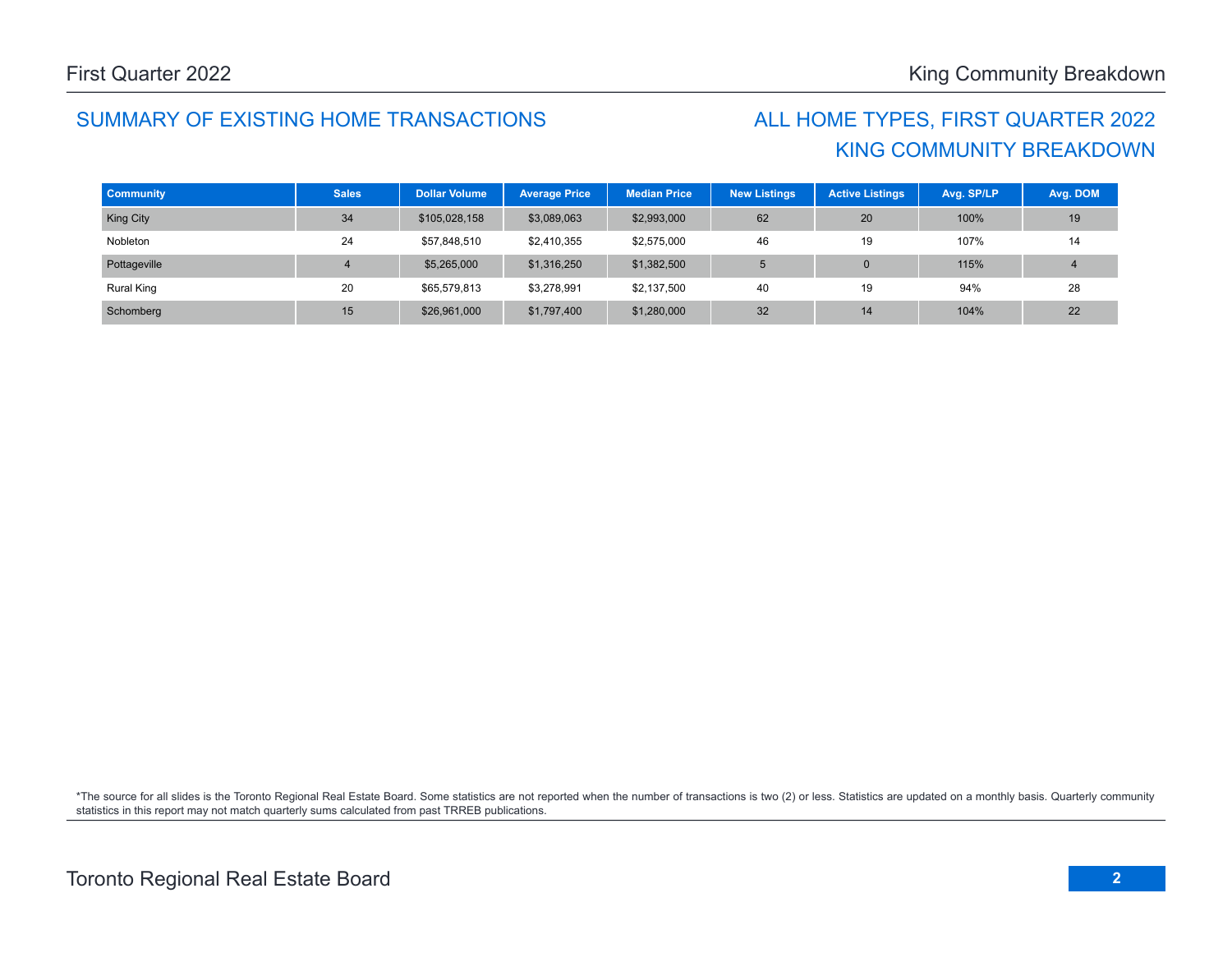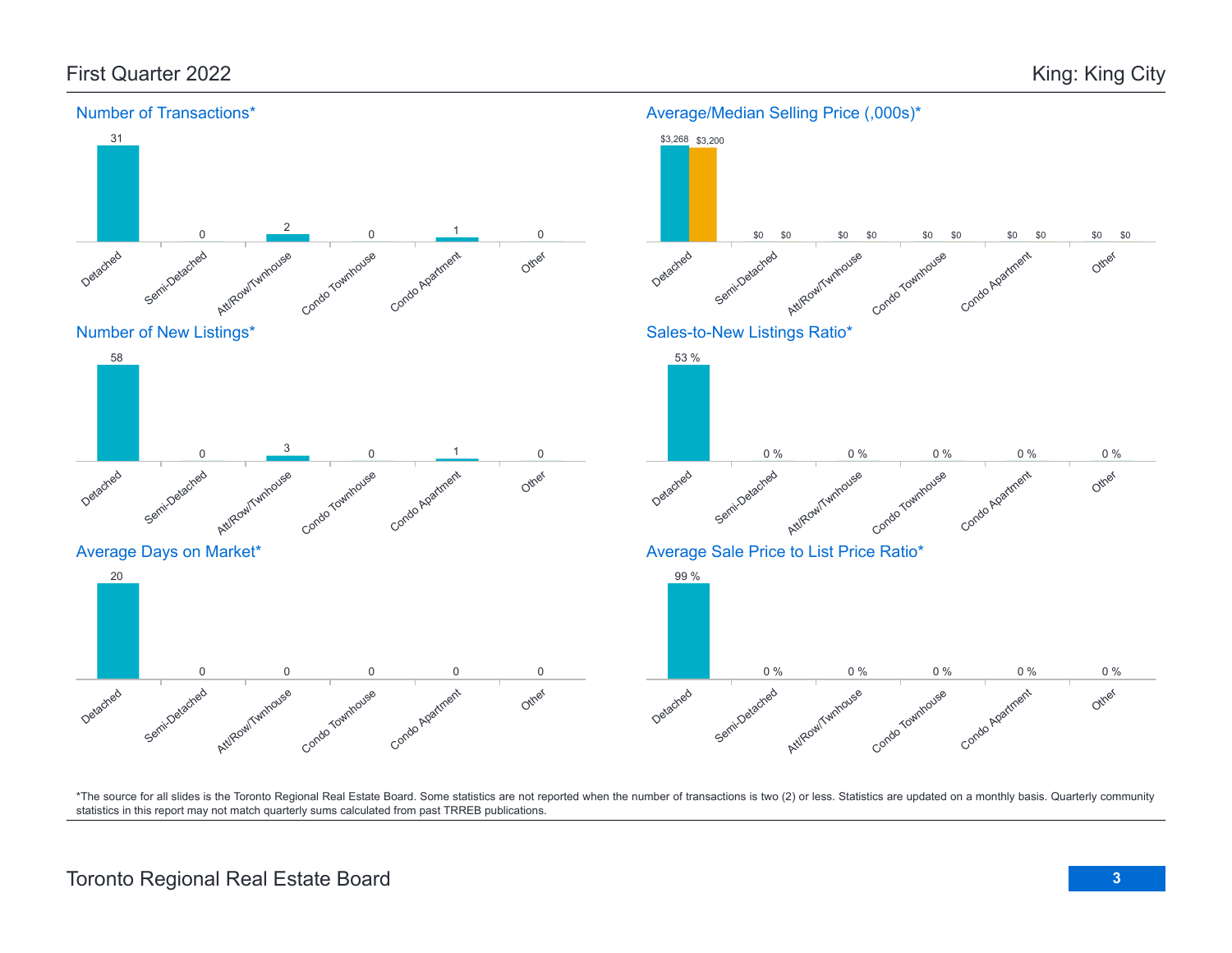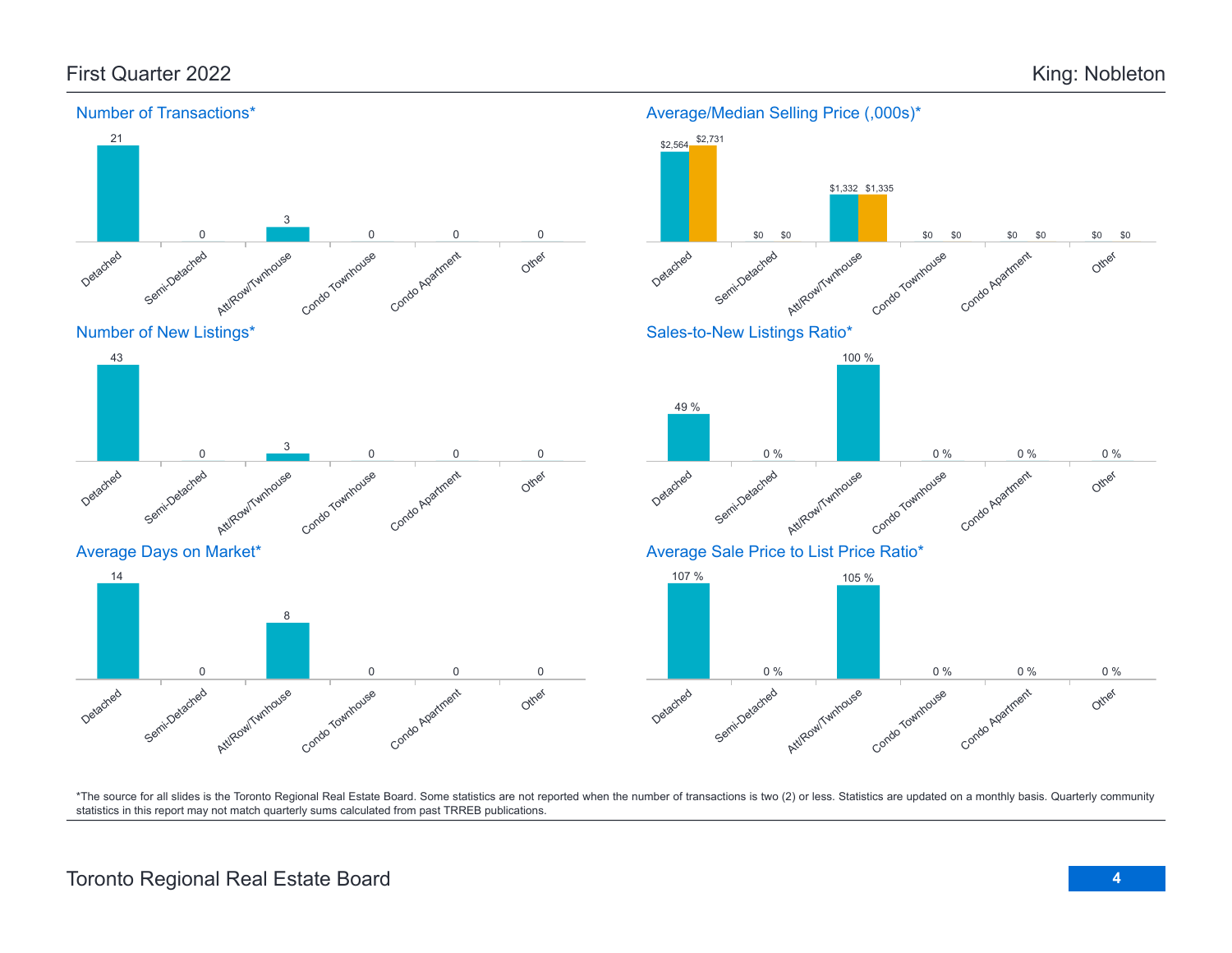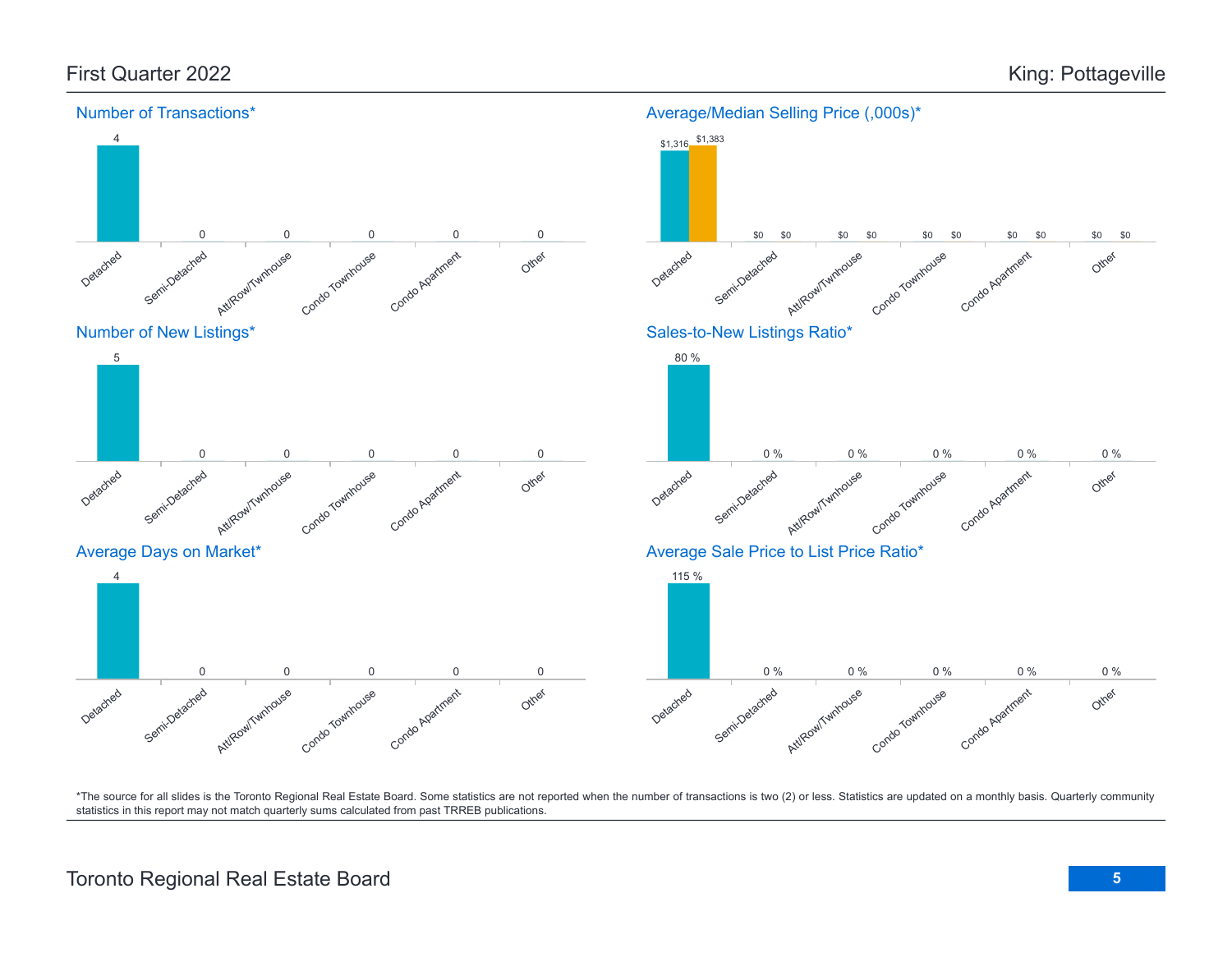